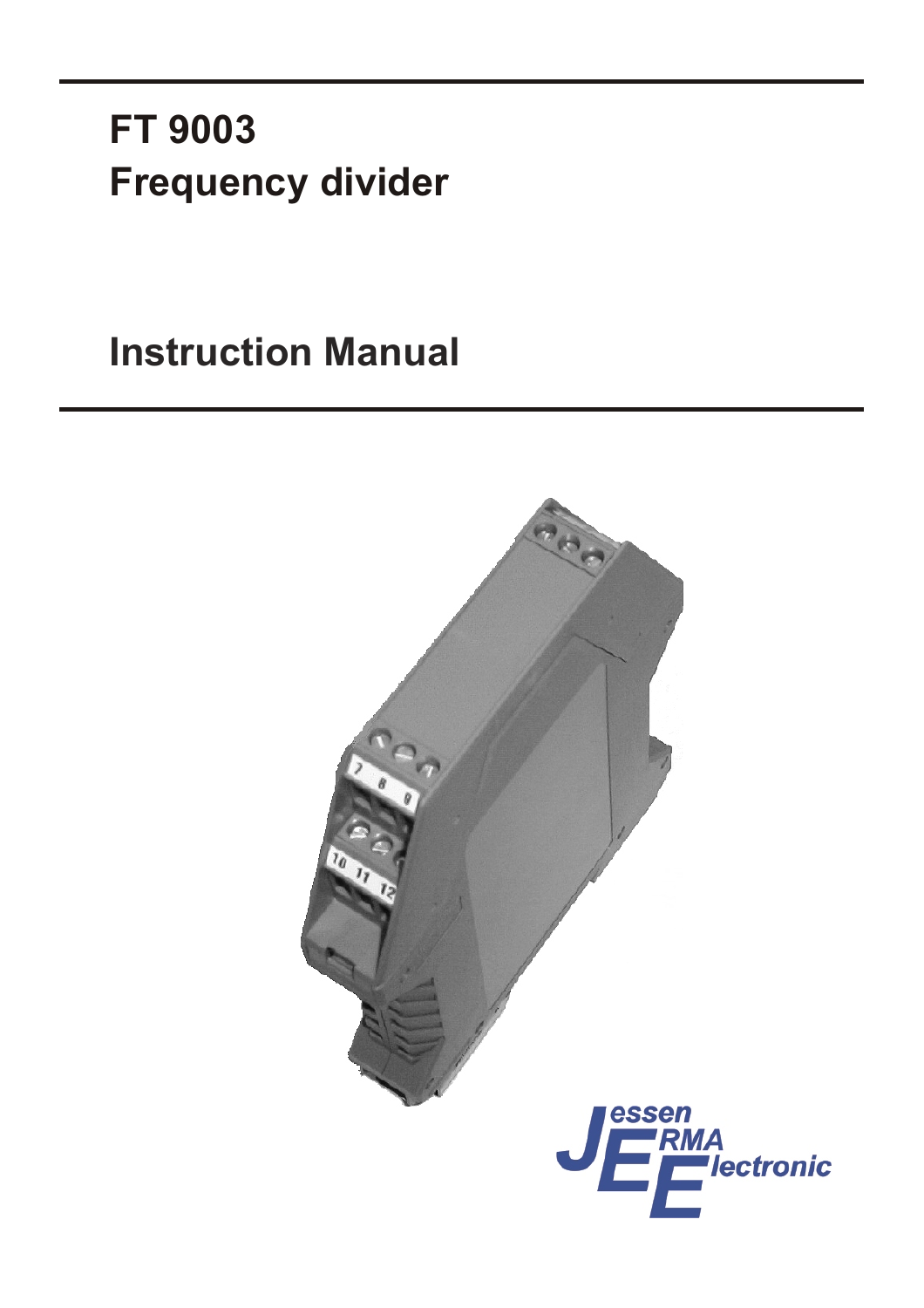#### **Warranty**

For delivered products our "Allgemeine Lieferungs- und Zahlungsbedingungen" are effective. In no event we or our suppliers shall be liable for any other damages what soe ver (including, without limitation, da mages for loss of business profits, business interruption or other pecuniary loss) arising out of or inability to use this product.

All our products are warranted against defective material and workmanship for a period of two (2) years from date of delivery. If it is necessary to return the product, the sender is responsible for shipping charges, freight, insurance and proper packaging to prevent breakage in transit. The warranty does not apply to defects resulting from action of the buyer, such as mishand ling, improper interfacing, ope-

#### **Tra de marks**

All trademarks that are named or portrayed in the text are registered trademarks of its owner. The trademarks are recognized by ERMA-Electronic.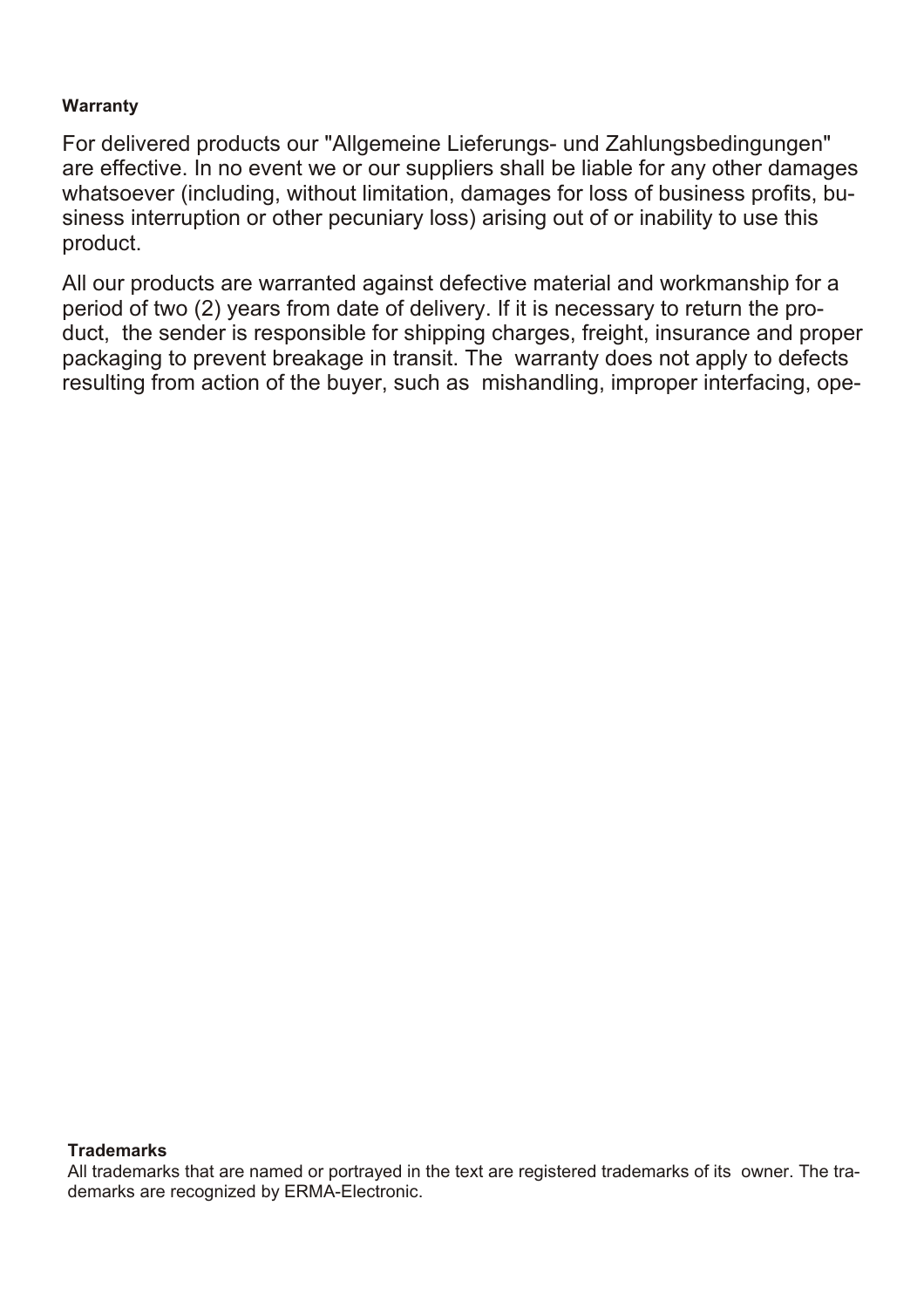### *CON TENTS*

| $\mathbf{1}$ . |                                   |                                             |  |  |  |  |
|----------------|-----------------------------------|---------------------------------------------|--|--|--|--|
| 2.             |                                   |                                             |  |  |  |  |
|                |                                   |                                             |  |  |  |  |
| 3 <sub>1</sub> |                                   |                                             |  |  |  |  |
|                |                                   |                                             |  |  |  |  |
|                |                                   | 3.2. Mounting of the signal converter 6     |  |  |  |  |
| 4.             |                                   |                                             |  |  |  |  |
|                |                                   |                                             |  |  |  |  |
|                |                                   | 4.2. Hints against noisy environment. 7     |  |  |  |  |
| 5.             |                                   |                                             |  |  |  |  |
| 6.             |                                   |                                             |  |  |  |  |
| 7.             | Connection and pin assignment 11  |                                             |  |  |  |  |
| 11             |                                   | 7.1. Screw terminal assignment              |  |  |  |  |
|                |                                   |                                             |  |  |  |  |
|                | 7.3                               | Setting the input voltage level 11          |  |  |  |  |
|                | 7.4.                              | Conection of power supply 12                |  |  |  |  |
|                |                                   | 7.5. Pin assignment of frequency output. 12 |  |  |  |  |
| 8.             |                                   |                                             |  |  |  |  |
| 9.             |                                   |                                             |  |  |  |  |
|                |                                   |                                             |  |  |  |  |
|                |                                   |                                             |  |  |  |  |
|                |                                   |                                             |  |  |  |  |
|                | 10.3. Environmental Conditions 15 |                                             |  |  |  |  |
|                |                                   |                                             |  |  |  |  |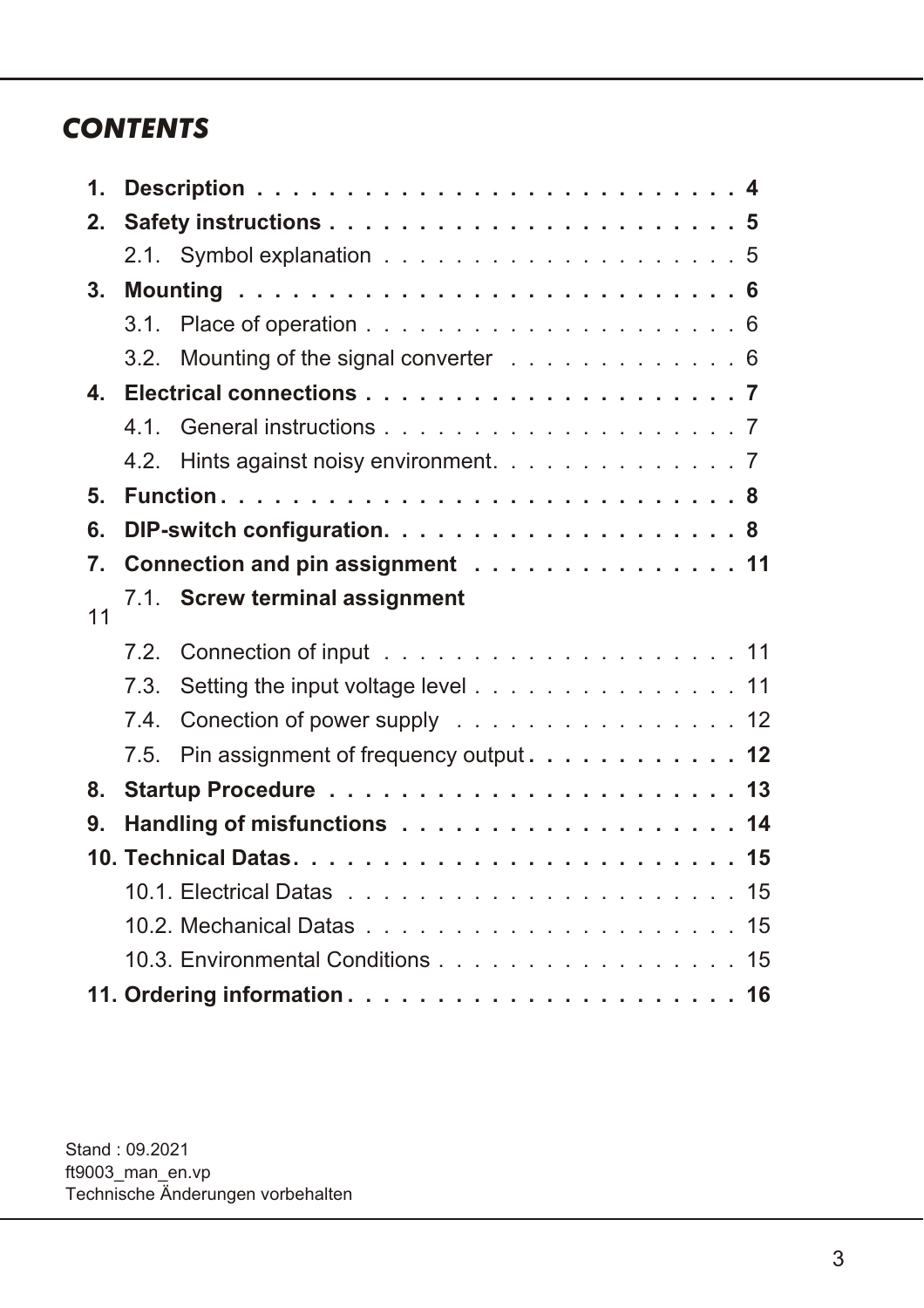### <span id="page-3-0"></span>*1. Description*

The converter **FT 9003** is a frequency divider in a snap-in housing for 35mm rail mounting. The frequency divider can be used to divide frequencies up to 2 MHz into lower frequencies. The maximum of the output frequency is 25 kHz; this has to be considered when the dividing factor is adjustedt. The puls-pause relation of the output frequency is 1:1. The divider can be set by a DIP switch and a jumperblock.

The FT 9003 has one input. The input are isolated. You need a positive signal to drive the input. The input current has to be 5 mA minimum. The input voltage level can be set by the user with an internal DIP switch to the following values: 5 V, 12V and 24 V. The output is also isolated. The FT9003 provides a potential free collector-emitter path; thereby the customer can create an output to his own requirements.

The functional structure of the converter is shown in picture 1. There is an isolated input, an input voltage level adjustment, a frequency divider and an isolated opto-coupler output.

The isolated power supply is designed for an input voltage of 16 to 36 VDC.

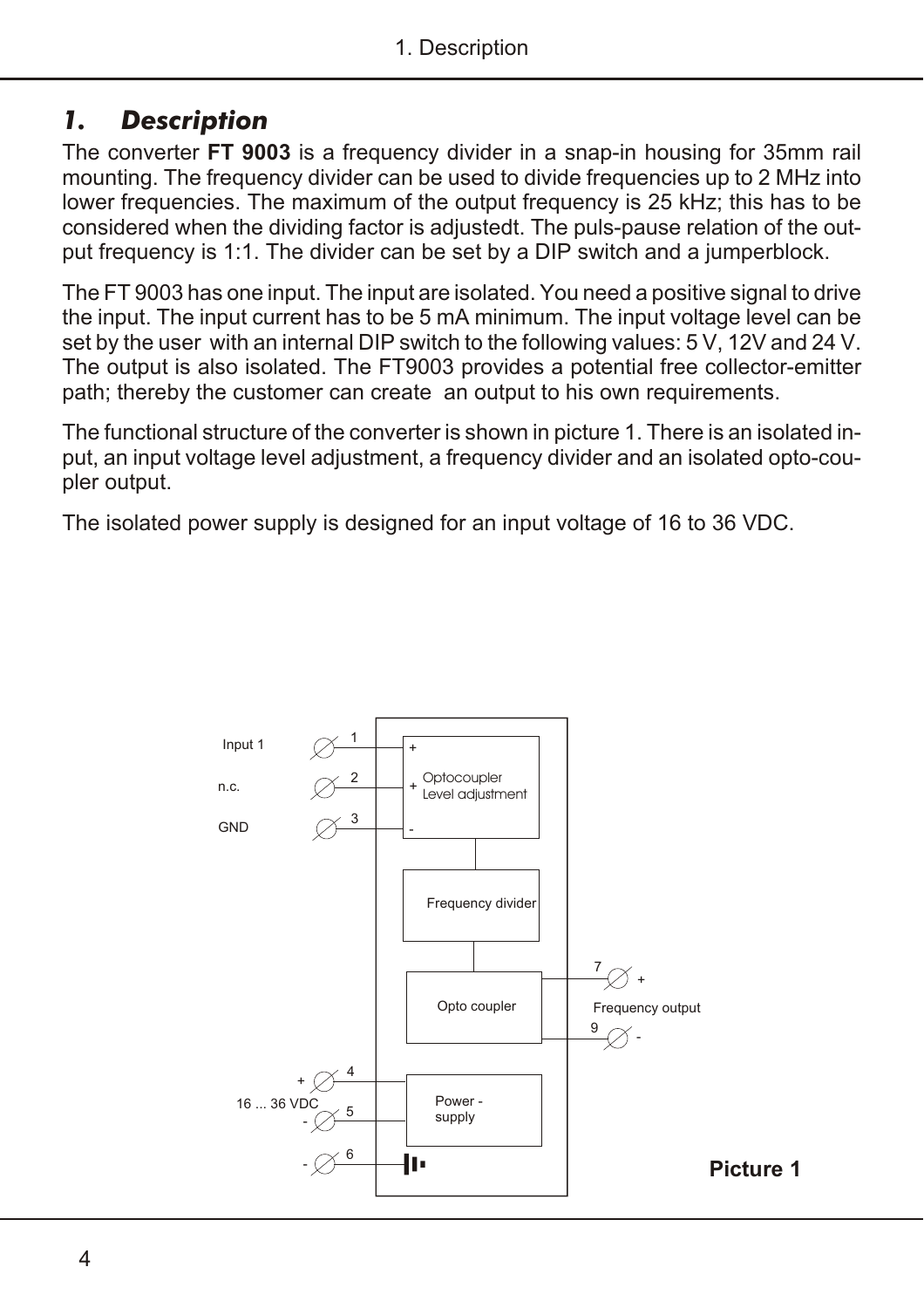### <span id="page-4-0"></span>*2. Safety instructions*

This instrument is produced in accordance with Class II of IEC 348 and VDE 0411. When delivered the intrument has been tested to meet all functions described. Before in stalling the instrument please read the mounting and servicing instructions. We have no liability or responsibility to customer or any other person or entity with respect to any liablity, loss or damage caused or alleged to be caused directly or indirectly by equipment or software sold or furnished by us. Read the installation instruction carefully. No liability will be assumed for any damage caused by improper installation. Inspect the instrument module carton for obvious damage. Be shure there are no shipping and handling damages on the module before processing. Do not apply power to the instrument if it has damaged.

ERMA's warranty does not apply to defects resulting from action of buyer, such as mis hand ling, im proper interfacing, operation out side of design limits, improper repair or un au tho ri zed mo di fi ca tions.

### *2.1. Symbol explanation*



- **Attention:** Will cause **damage**
- **Instruction:** If not noticed, **trouble** may occur
- **Tip:** Useful hints for **better operation**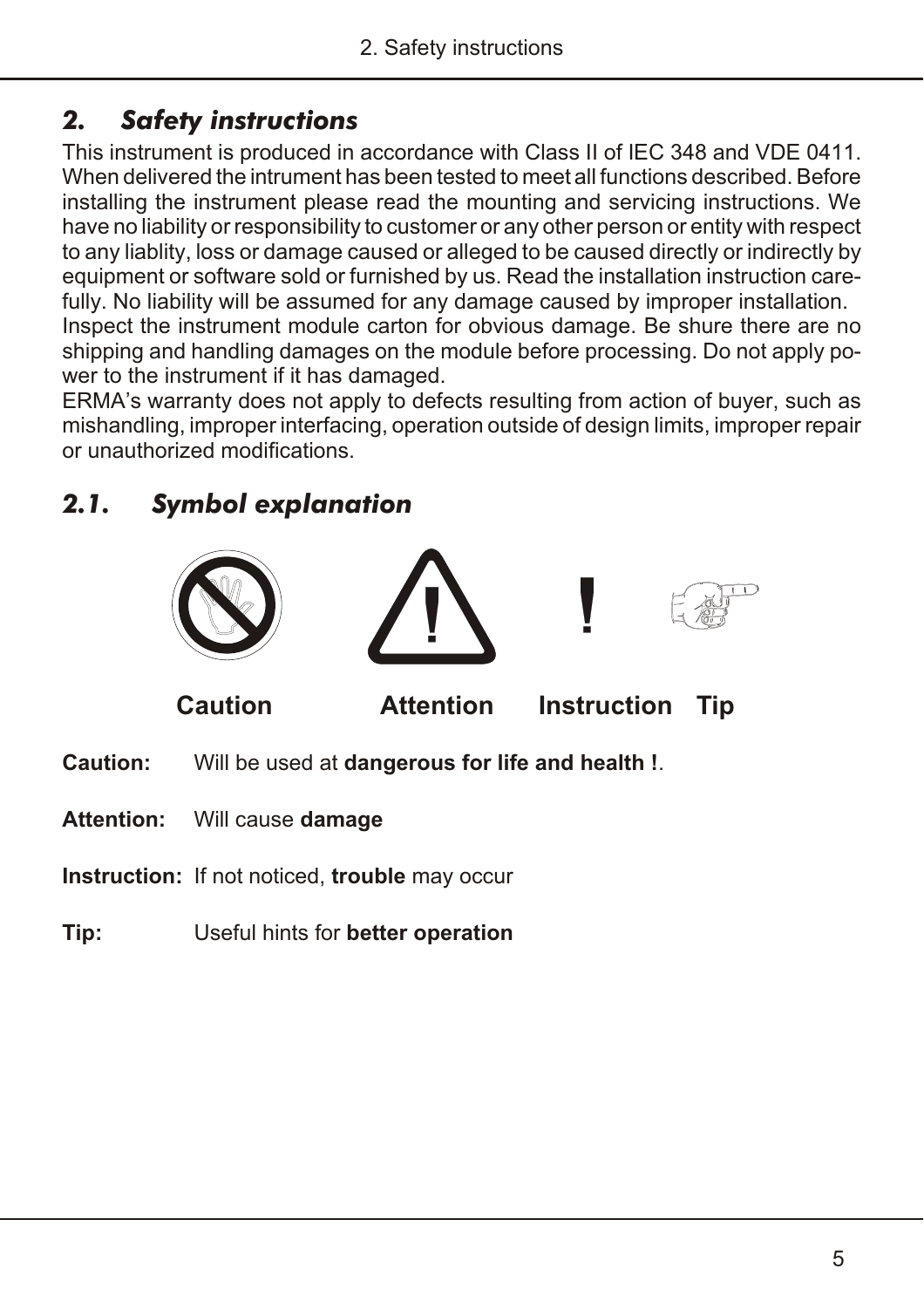### <span id="page-5-0"></span>*3. Mounting*

### *3.1. Place of operation*

Attention must be paid to the protection against humidity, dust and high temperatures at the place of operation.

### *3.2. Mounting of the signal converter*

• Through simple snap up at 35 mm rail (DIN EN 50022).

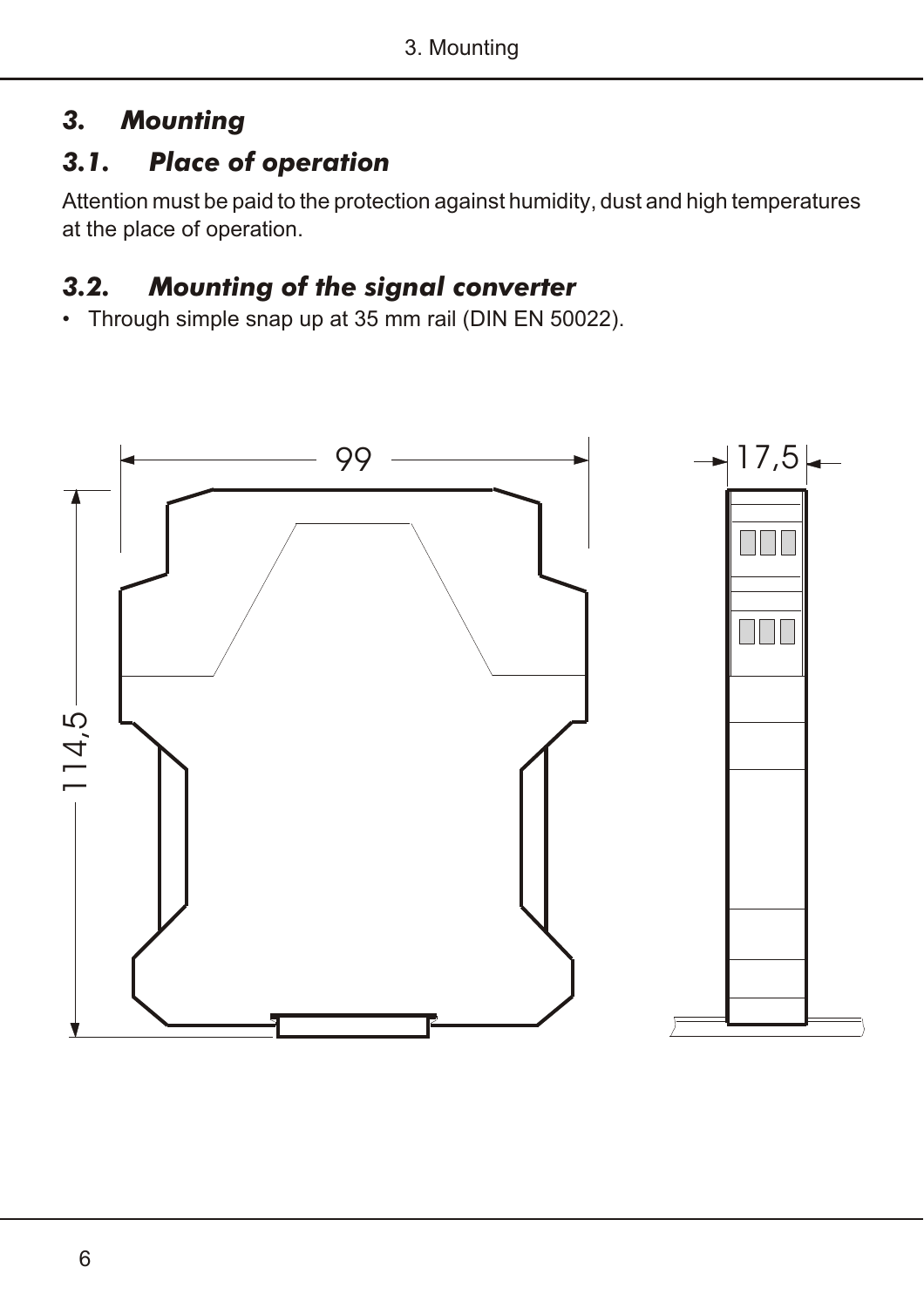### <span id="page-6-0"></span>*4. Electrical connections*

### *4.1. General instructions*

• It is forbidden to plug or unplug terminals with voltage applied.

![](_page_6_Picture_4.jpeg)

- applied. Cords must be provided with sleeves.
- 
- Attention must be paid that the power supply voltage applied will agree with the voltage noticed at the name plate.

• Attach input and output wires to terminals only without voltages

• The instrument has no power-on switch, so it will be in operation as soon as the power is connected.

### *4.2. Hints against noisy environment*

All inputs and outputs are protected against noisy environment and high voltage spikes. Nevertheless the location should be selected to ensure that no capacitive or inductive interference can have an effect on the instrument or connection lines.

### It is advisable:

- To use shielded cables.
- The wiring of shields and groung (0V) should be star-shaped.
- The distance to interference sources should be as far as possible. If necessary, protective screen or metal enclosures must be provided.
- Coils of relays must be supplied with filters.
- Parallel wiring of input signals and AC power lines should be avoided.
- The parallel output lines must be as short as possible.
- It is necessary to use shielded twisted pair cable for the RS422-lines as well as for the SSI signal lines.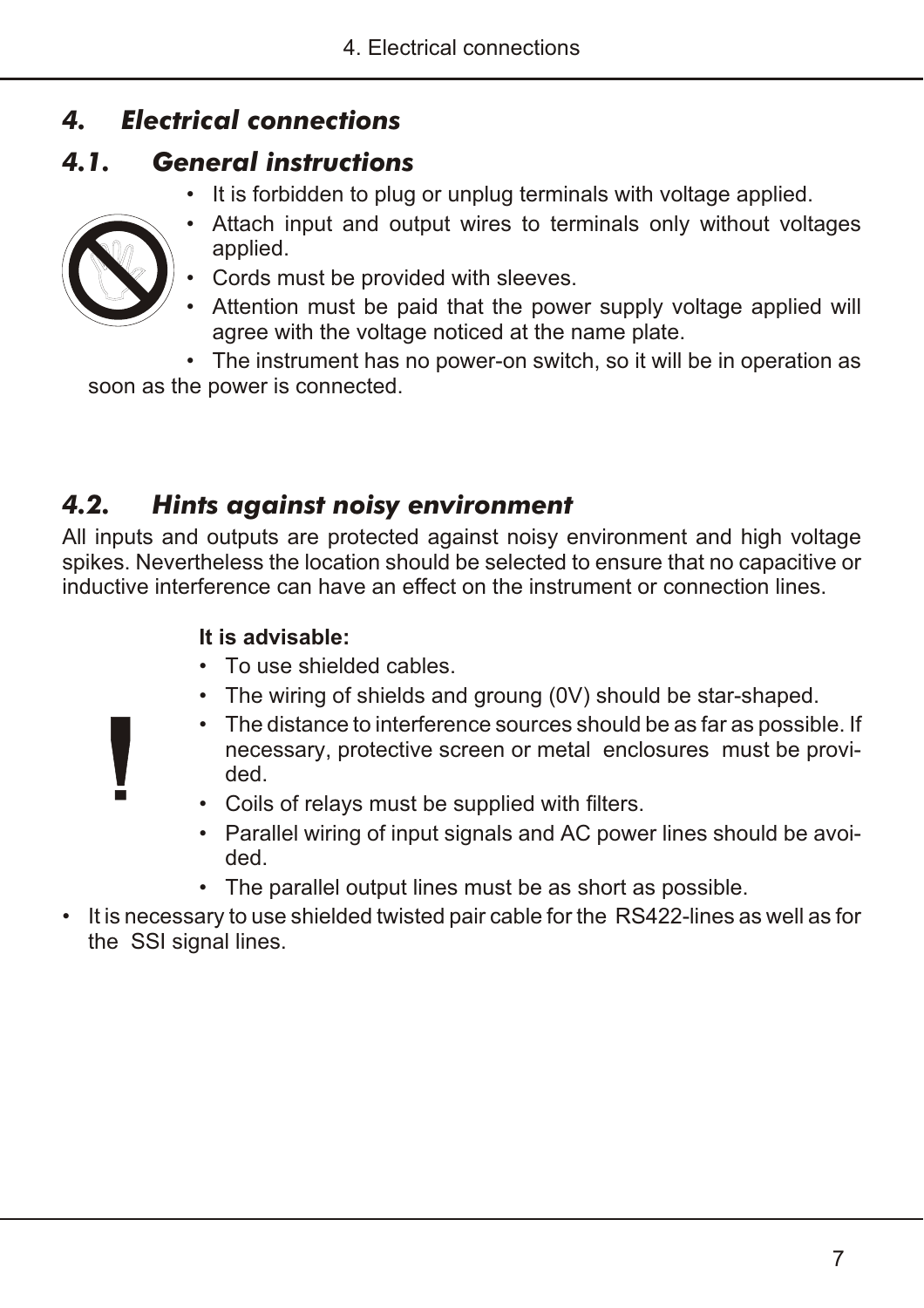### <span id="page-7-0"></span>*5. Function*

The default setting of the device provides a dividing factor of 2000. Switches numbers 7, 6, 5, 4, 3 and 1 of the DIP switch SW2 is set to "on", switch number 2 is set to "off" and the jumper in the jumperblock is set to 7-8 (8x). With these settings the output frequency is a  $1/2000$  of the input frequency. The user can modify the output frequency with two frequency dividers. One divider is set with the DIP switch and the other one with the jumper setting in jumperblock 3.

With the DIP switch SW1 the first divider can be set to a value between  $2$  and  $510$ . With the setting of the jumper it is possible to set an additional divider which can haveh 5 possible values: 1, 2, 4, 8 and 16. The total value of the two divider results from the multiplication of the two settings. Setting the dividing factor it has to be considered that the maximum possible output frequency is 25 kHz.

The output of the frequency divider drives an opto-coupler. The output of the optocoupler is potential free emitter-collector path of a transistor. Thererfore it is possible to design a high-sided output as well as a low sided output.

### *6. DIP-switch configuration*

With the default settings of the FT 9003 the output frequency is the same as the input frequency. It is possible to order the device with a customized default value.

Inside the housing are a DIP switch (SW2) and a jumperblock (jumperblock 3) to adjust the dividing factor. With the DIP switch the input frequency can be divided by 2 to  $510$  and with the setting of the jumperblock is additional division by 1, 2, 4, 8 or 16 possible. To access the DIP switch and the jumperblock the housing has to be opened. To open the Housing of the FT 9003 only a small screwdriver is needed. With the screwdriver the two little flat links between the top and the base of the housing have to be pressed inwardly on both sides. When the flat links were pressed, the top can be separated from the base. Now, the PCB can be pulled out to gether with the top of the housing (pic.2).

![](_page_7_Picture_8.jpeg)

#### Picture 2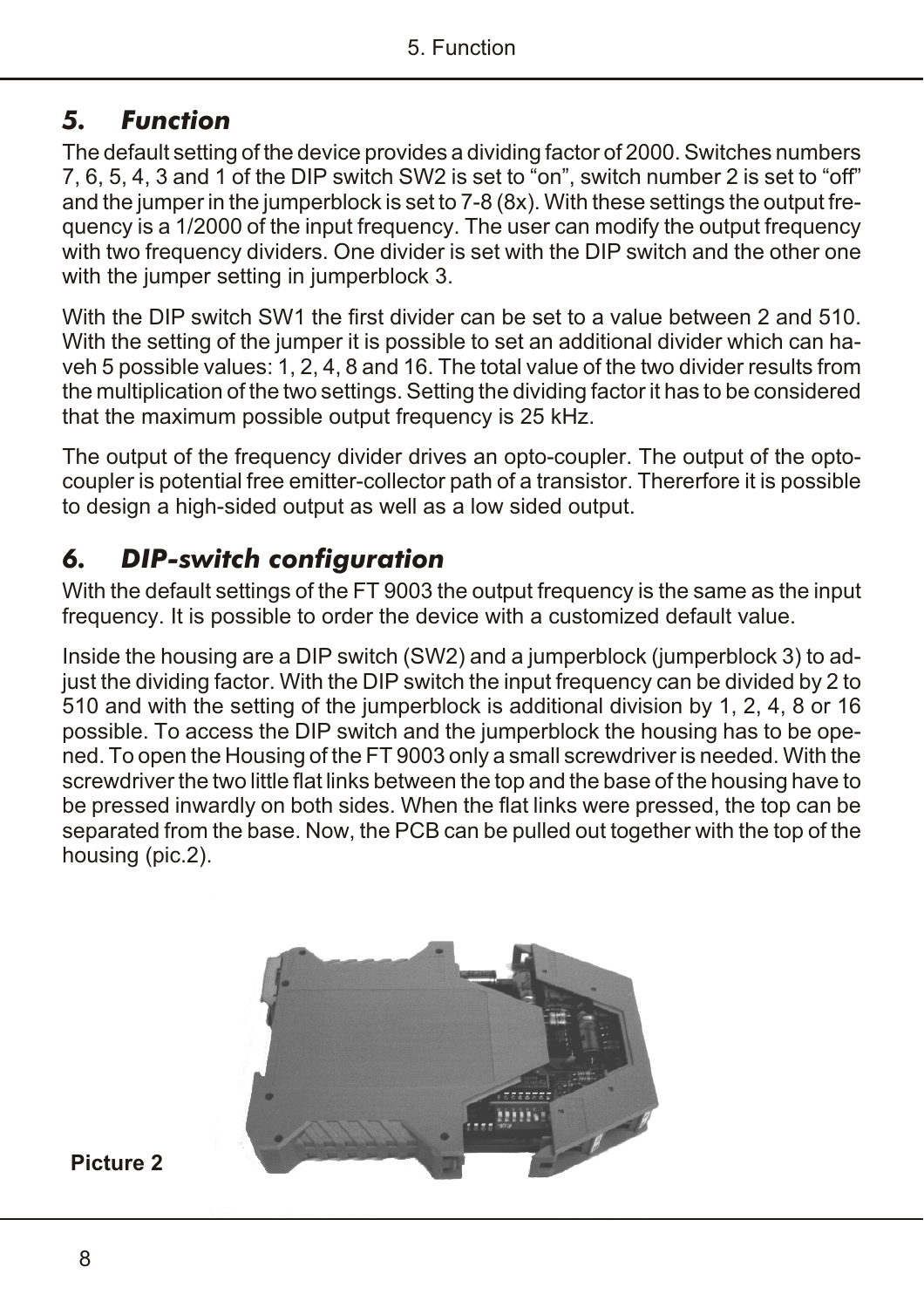Picture 3 shows the component plan. The DIP switch and the jumperblock are marked with **SW2** and **jumperblock 3.** 

#### **Ex amp le**

An input frequency of 50 kHz is to be divided to an output frequency of 25 Hz. To get this output frequency the 50 kHz has to be divided by 2000.

The dividing factor results from the multiplication of the following two values:

- the value set with the DIP switch  $SW2 \rightarrow D(1...255)$
- the value set in the jumperblock (only **one** jumper is possible!)— $>$ **J (1, 2, 4, 8, 16)**

There are two possibilities to get a dividing factor of 1000: 250\*8 or 500\*4

The DIP switch SW2 is binary coded. The value **D** has to be added up with the 8 switch positions. (see table 1 on the next page)

![](_page_8_Figure_9.jpeg)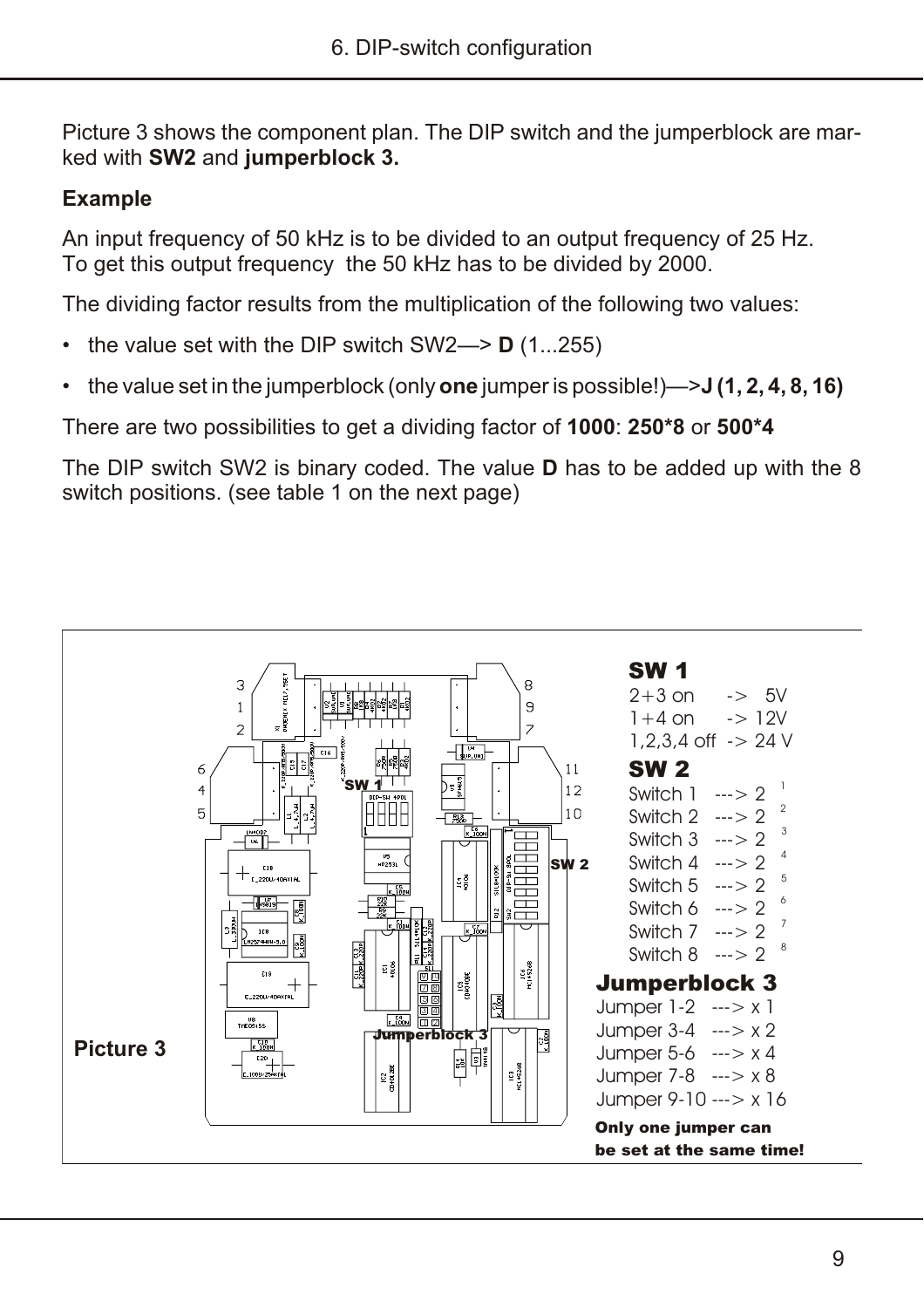#### Settings of DIP switch SW2

#### **Table 1**

| DIP-switch number | Value of the switch |
|-------------------|---------------------|
|                   |                     |
| 2                 |                     |
| 3                 | 8                   |
|                   | 16                  |
| 5                 | 32                  |
| 6                 | 64                  |
|                   | 128                 |
| я                 | 256                 |

With the jumperblock J3 the multiplier for the value of DIP swirtch SW2 is set. It can only be set one jumper.

#### **Table 2**

| Jumper   | Value |
|----------|-------|
| $1 - 2$  | x1    |
| $3 - 4$  | x2    |
| $5-6$    | x4    |
| $7 - 8$  | x8    |
| $9 - 10$ | x16   |

Settings for 250\*8

 $D = 250 = 128 + 64 + 32 + 16 + 8 + 2 =$  switch 7, 6, 5, 4, 3, and 1 set to "on" (SW2)

 $J = 8$  = the jumper in jumperblock 3 has to be set to 7-8

Settings for 500\*4

 $D = 500 = 256 + 128 + 64 + 32 + 16 + 4 =$  switch 8, 7, 6, 5, 4, and 2 set to "on" (SW2)

 $J = 4$  = the jumper in jumperblock 3 has to be set to 5-6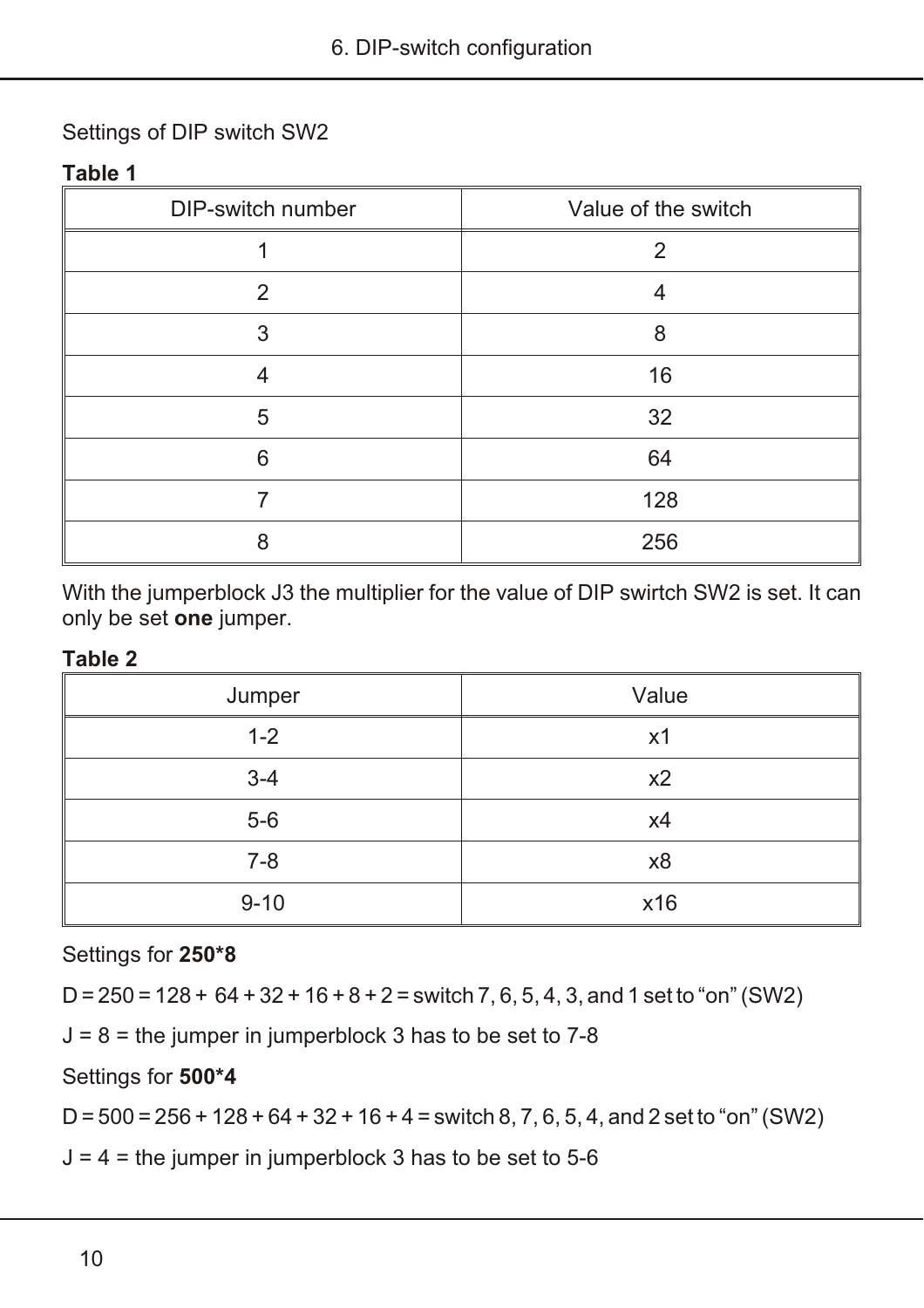### <span id="page-10-0"></span>*7. Connection and pin assignment*

### **7.1.** Screw terminal assignment

|   | Input Channel A               |    | Collector Output (+) |
|---|-------------------------------|----|----------------------|
|   | nc                            | 8  | nc                   |
| 3 | Input Channels GND            | 9  | Emitter Output (-)   |
| 4 | Power supply voltage DC (+)   | 10 | nc                   |
| 5 | Power supply voltage DC (Gnd) | 11 | nc                   |
| 6 | Ground connection             | 12 | nc                   |

### *7.2. Connection of input*

Frequency input

| Input 1 (+) |        |
|-------------|--------|
| n.c.        | $\sim$ |
| GND         | ∞      |
|             |        |

### *7.3. Setting the input voltage level*

DIP switch SW1 can be used to set the correct input voltage level

![](_page_10_Picture_9.jpeg)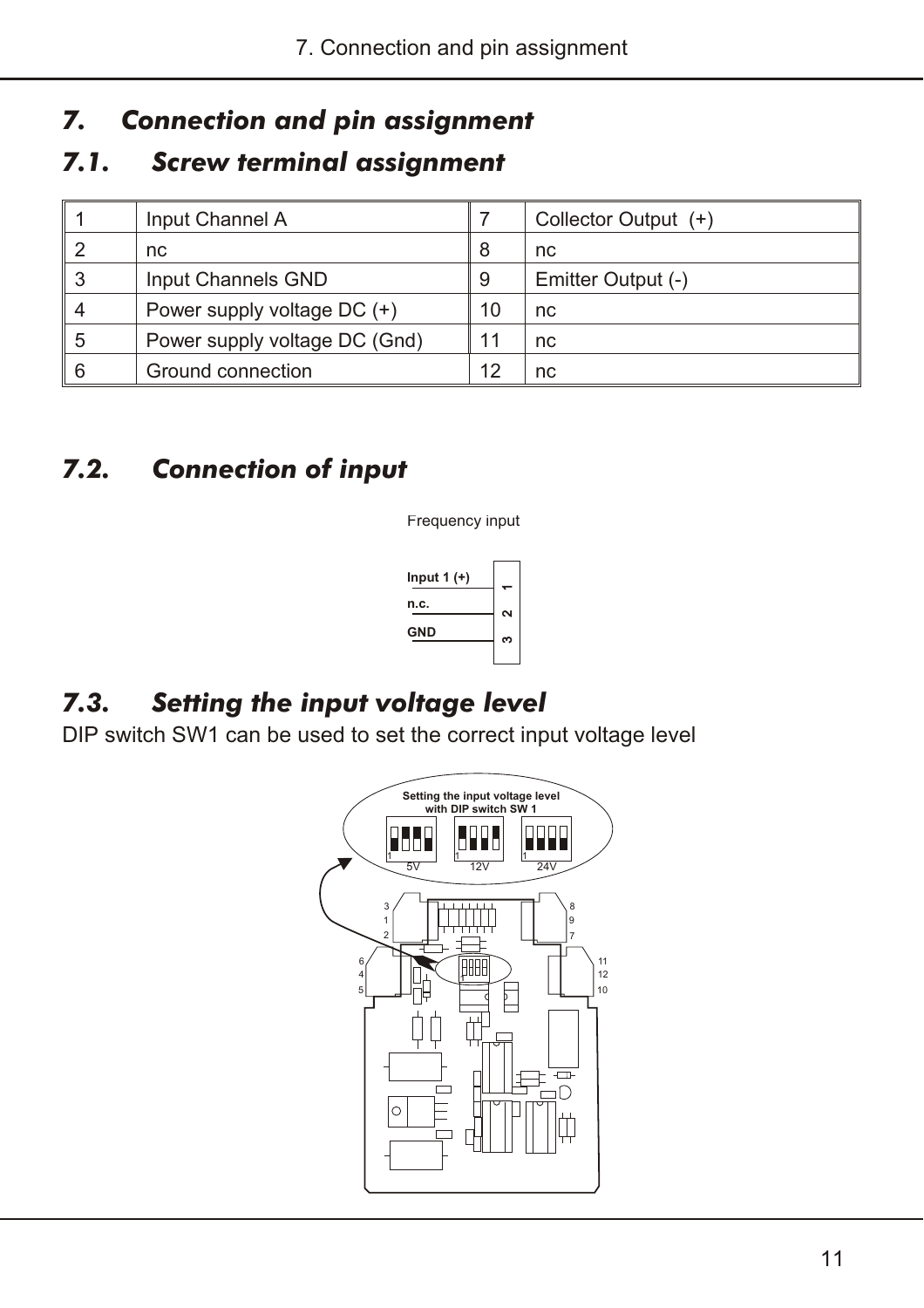<span id="page-11-0"></span>*7.4. Conection of power supply*

![](_page_11_Figure_2.jpeg)

*7.5. Pin assignment of frequency output*

![](_page_11_Figure_4.jpeg)

Important notes about the frequency output:

The output of the FT 9003 consists of a collector-emitter path, which must be externally wired accordingly.

The external voltage and the resistance must be chosen so that the equipment is operated within its specifications.

The following should be considered when dimensioning the load resistor:

- The higher should be the output frequency, the smaller the value of the load resistor must be chosen. When an external voltage of 24 VDC, the value of the load resistor 800 should - be 1000 ohms to still obtain a sufficiently high signal edge at the maximum output frequency of 25 kHz.

- the maximum allowable current for the collector-emitter path is 50 mA
- should there be problems with the output frequency, it is recommended to control the output signal with an oscilloscope and adjust the load resistor according to the specifications.

(see table on next page)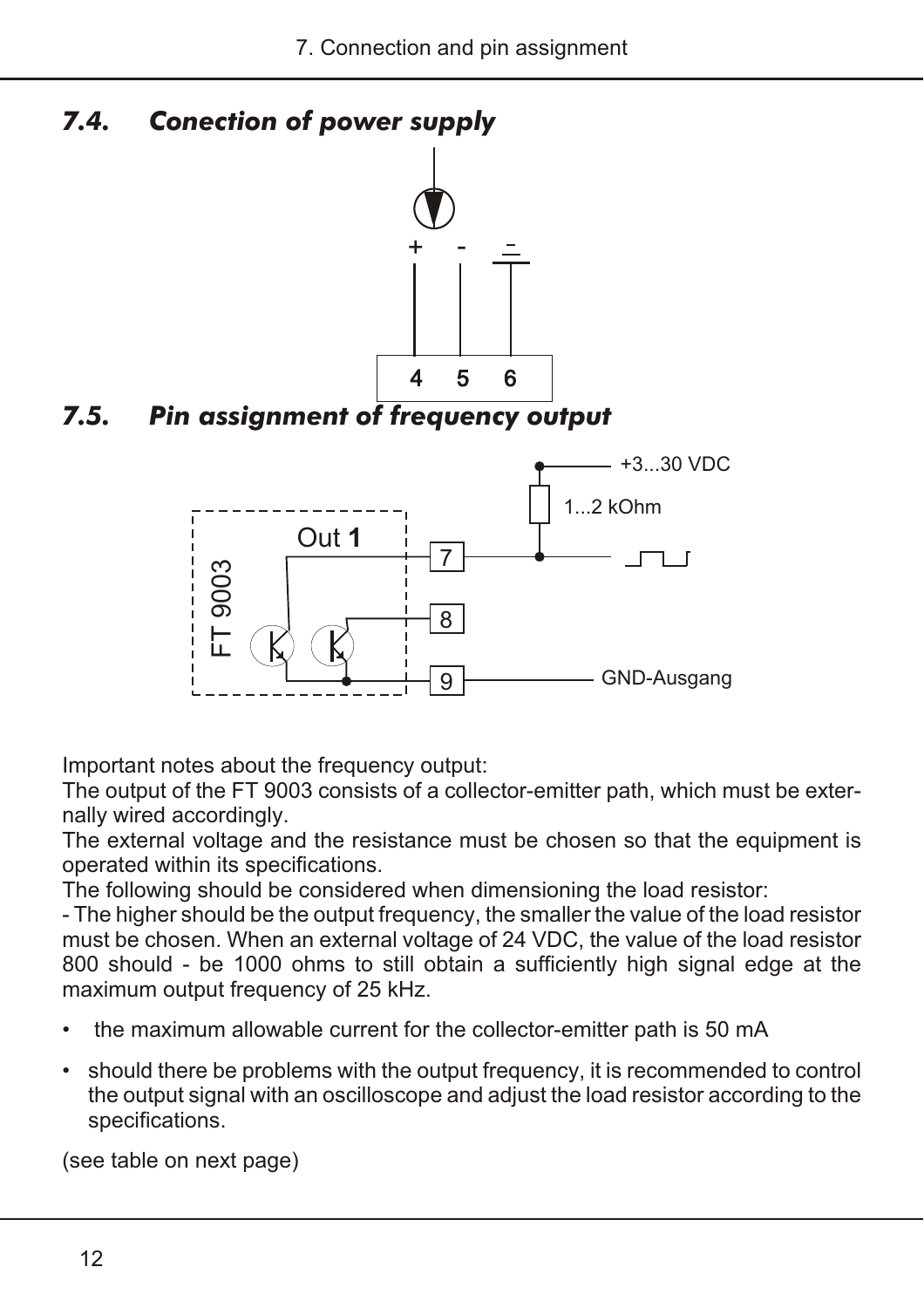<span id="page-12-0"></span>Data of optocoupleroutput: max. voltage: 30 V  $max. current : 50 mA$ Isolation voltage: 500 V

#### **Table loadresistors**

| max. output frequency | max. load resistor |
|-----------------------|--------------------|
| $25$ kHz              | 1 kOhm             |
| 20 kHz                | 1 kOhm             |
| 15 kHz                | 1,5 kOhm           |
| 10 kHz                | 3 kOhm             |
| 5 kHz                 | 6 kOhm             |
| 1 kHz                 | >6 kOhm            |

### *8. Startup Procedure*

Attention must be paid that power supply voltage applied will agree with the voltage noticed at the name plate.

![](_page_12_Picture_6.jpeg)

When delivered, the intrument is adjusted with a standard configuration (default value of the divider = 1). By changing the adjustment the custo- $\sim$  mer can alter the standard configuration according to his measuring task.

![](_page_12_Picture_8.jpeg)

**Attention !** When the instrument is built in a machine and the customer wants to change the configuration, attention must be paid, that no damage will occur to the machine!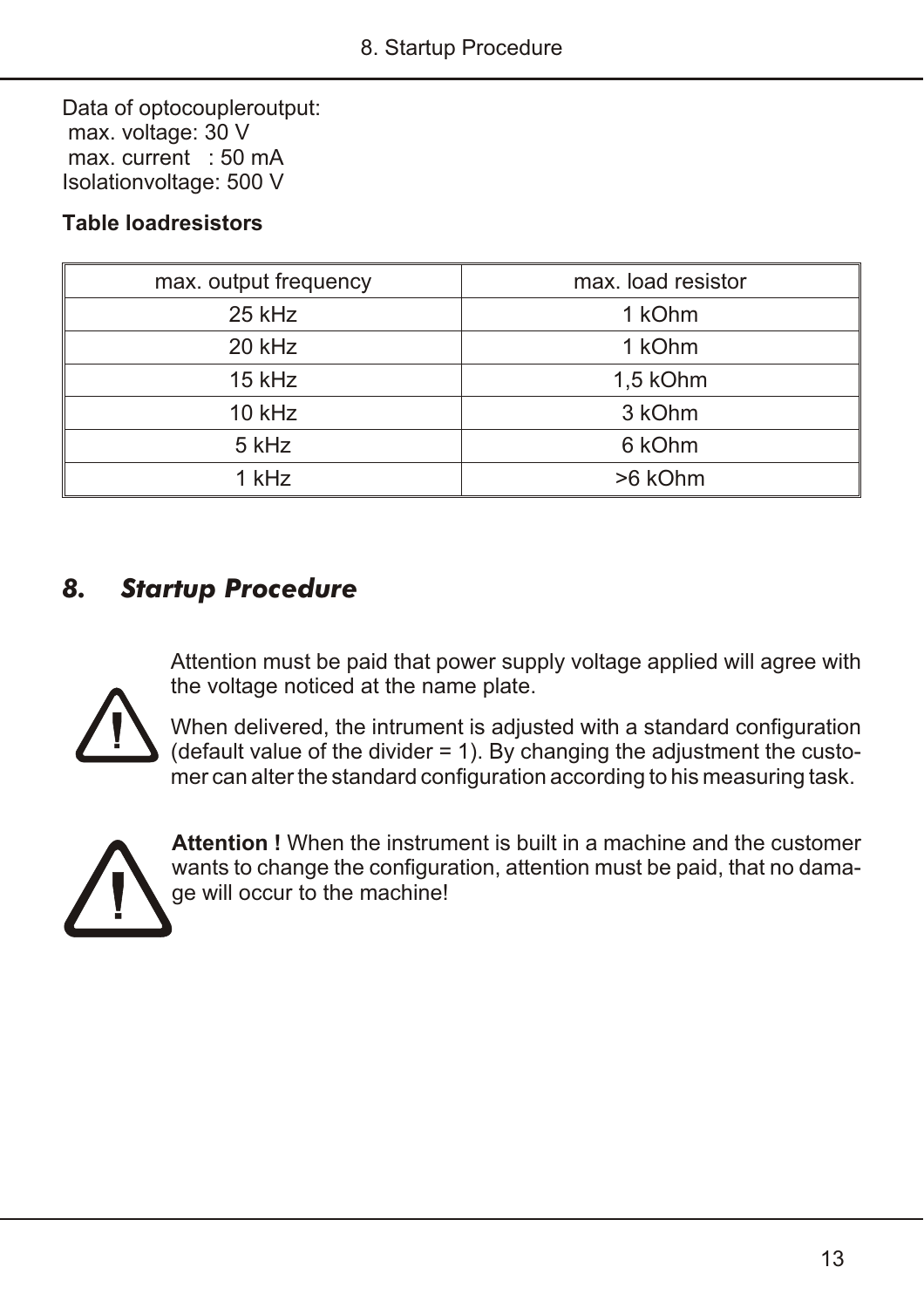### <span id="page-13-0"></span>*9. Handling of misfunctions*

All devices of ERMA-Electronic GmbH are tested for perfect function during production as well as when delivered. Nevertheless it is possible that a device won't work. That is not allways a reason by the new device. There are many small reasons that will result in misfunctions. If the FT 9003 won't work properly, please check the following points.

- Look for proper supply voltage
- Look for proper wiring of supply
- Look for proper configuration of the divider value
- Look if high voltage spikes are existing and have an influence to the device.

If all tests are all right, the device must be send back for controling.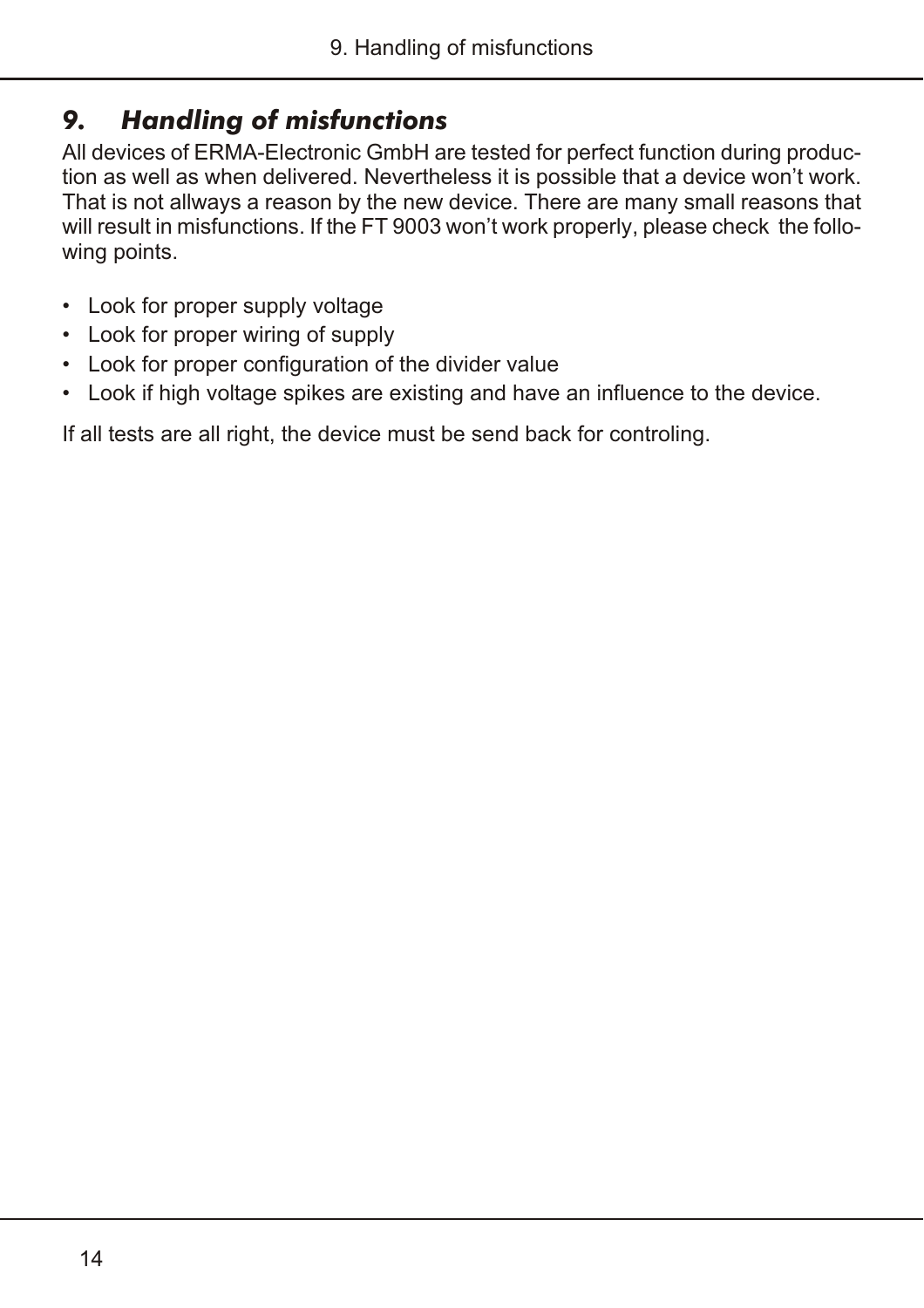### <span id="page-14-0"></span>*10. Technical Datas*

### *10.1. Electrical Datas*

#### **Input Channel**

| Voltage                  | : 5, 12 or 24 V DC (optional 48 VDC) |  |  |
|--------------------------|--------------------------------------|--|--|
| Tolerance                | : +/- 20%                            |  |  |
| Max. Frequency           | : 2 MHz<br>: 5 mA.                   |  |  |
| Input current            |                                      |  |  |
| Isolation voltage        | : 500 V                              |  |  |
| Output                   |                                      |  |  |
| Max.voltage              | :30V                                 |  |  |
| Max. current             | $: 25 \text{ mA}$                    |  |  |
| Max. frequency           | : 25 kHz                             |  |  |
| <b>Isolation voltage</b> | : 500 V                              |  |  |
| <b>Supply Voltage DC</b> | $: 18$ 36 V DC                       |  |  |
| Power consumption        | : max. 80 mA (18 V DC)               |  |  |
| Isolation voltage        | : 500 V / 1 min                      |  |  |
|                          |                                      |  |  |

### *10.2. Mechanical Datas*

Dimensions (W x H x D) : 114.5 x 99 x 17.5 mm **Weight** : appr.100 g<br> **Connection**<br>
Screw term

- **Case** : DIN rail mounting DIN EN 50022
	- : 35 mm
	-
	-
	- **Connection** : screw terminals

### *10.3. Environmental Conditions*

Operating temperature : 0 .. 50 °C<br>Storage temperature : -20 .. 70 °C Storage temperature<br>Humidity SProtection : class II Field of applicationt : class 2

- 
- 
- $:$  < 80 %, not-condensing
- 
- 
- : overvoltage protection II
- CE : EMC 2014/30/EU
	- : LVD 2014/35/EU
	- : ROHS 2011/65/EU+2015/863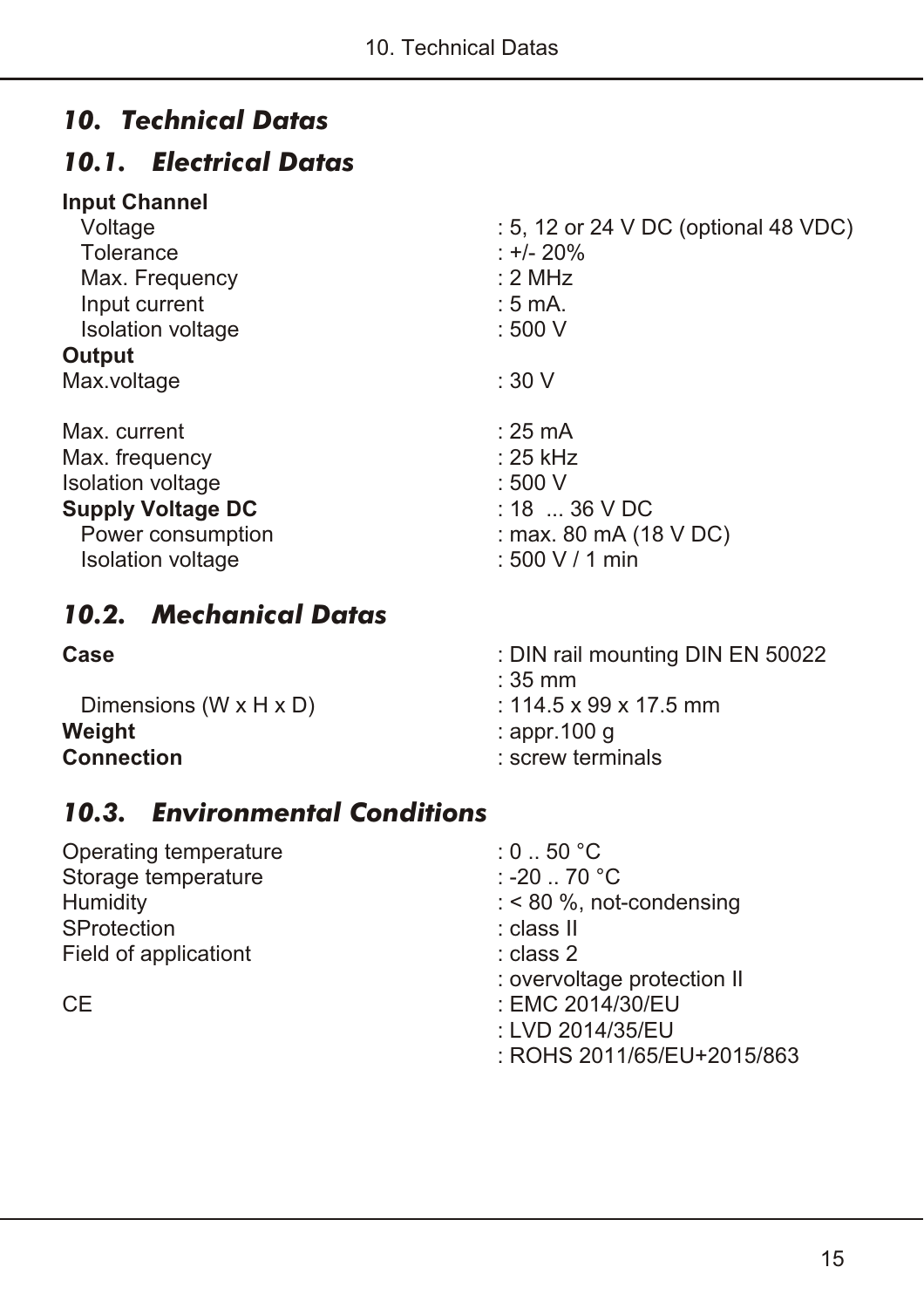## <span id="page-15-0"></span>*11. Ordering information*

| FT 9003- |             |                     |                                                                        |                      |
|----------|-------------|---------------------|------------------------------------------------------------------------|----------------------|
|          |             |                     |                                                                        | <b>Special model</b> |
|          |             |                     | $\bf{0}$                                                               | standard             |
|          |             |                     | 1                                                                      | reserved             |
|          |             |                     | Input voltage                                                          |                      |
|          |             | 0                   | standard                                                               |                      |
|          |             | 1                   | 48 V                                                                   |                      |
|          |             | $\overline{2}$      | reserved                                                               |                      |
|          |             | 3                   | reserved                                                               |                      |
|          |             | <b>Power supply</b> |                                                                        |                      |
|          | $\bf{0}$    |                     | 18  36 V DC, (Standard)                                                |                      |
|          | 1           |                     | 4,5  9 V DC, (Option)<br>9  18 V DC, (Option)<br>36  48 V DC, (Option) |                      |
|          | $2^{\circ}$ |                     |                                                                        |                      |
|          | 3           |                     |                                                                        |                      |